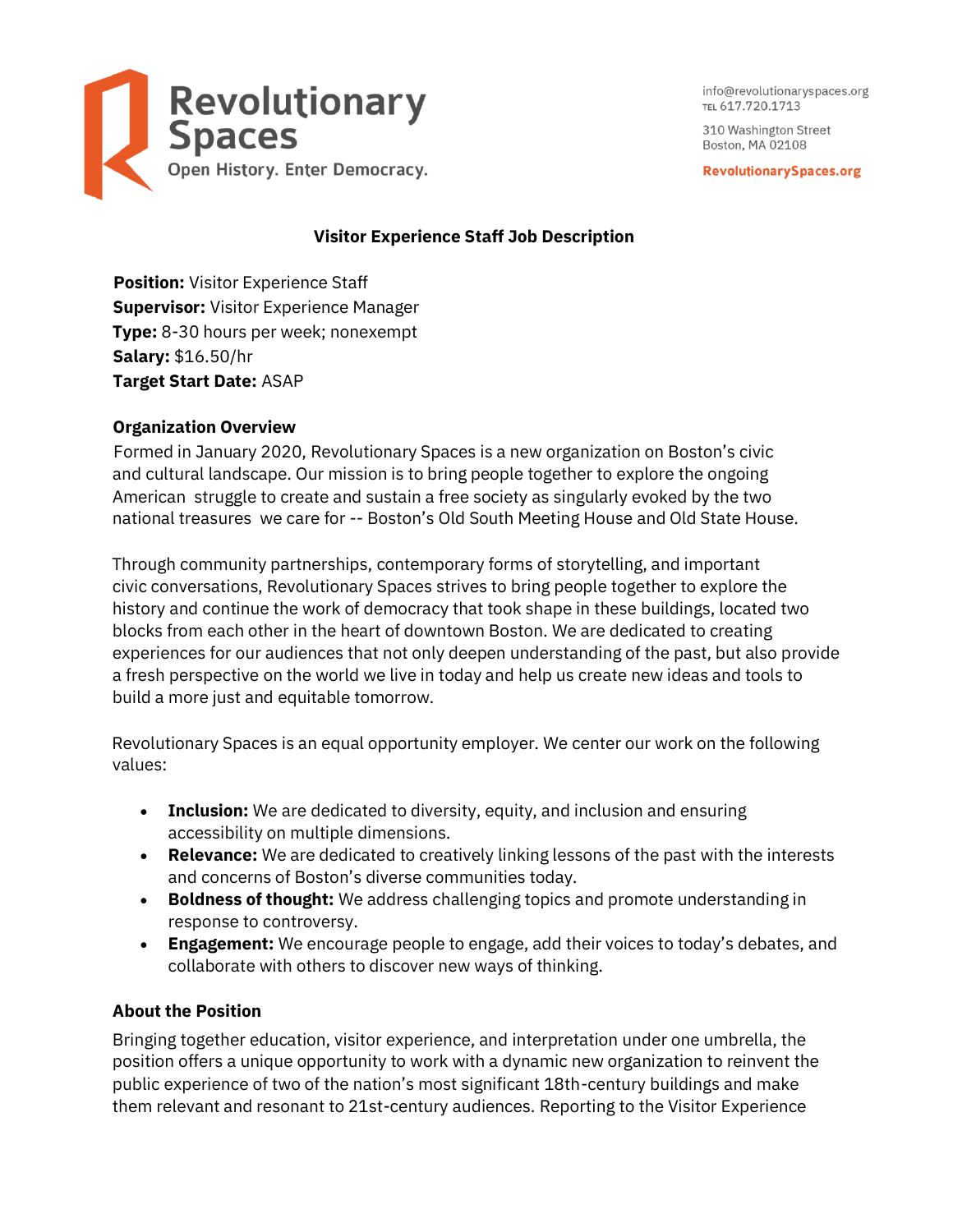

**RevolutionarySpaces.org** 

Manager and Supervisor, Visitor Experience Staff are the front-facing team for our public interpretation, education, and general visitor experiences. Responsible for executing gallery talks, tours of our sites, and facilitating interactive games and activities for school groups and the general public, Visitor Experience Staff are responsible for all visitors' experiences from when they walk into the door to buy tickets to when they walk out our doors after exploring a variety of interpretive and experiential options.

## **Key Responsibilities**

- Greet visitors and inform them of the different offerings available to them at Revolutionary Spaces
- Provide general customer service throughout the museum spaces
- Deliver varied programming, including tours, gallery talks, video chats, and facilitated conversations and activities
- Operate a ticketing system and handle cash and credit card transactions
- Provide clear and thoughtful feedback to Visitor Experience Manager, Supervisor, and Director regarding museum programming in an effort to better iterate and improve museum offerings
- Open and close two historic sites in downtown Boston

## **Qualifications**

- Ability to work weekends and some holidays
- A strong interest in history, and a desire to make Revolutionary Era history relevant to contemporary audiences and to widen its reach, or a genuine willingness to learn
- Past experience with museum experience or education preferred, but not required
- Ability and willingness to speak with audiences from broad and diverse backgrounds about history and contemporary issues
- Previous cash handling experience preferred, but not required
- Ability to thrive in a fast-paced, entrepreneurial, and creative environment
- Attention to detail and ability to multitask
- Ability to walk up and down steep, narrow staircases and lift up to 20 lbs.

## **Physical Requirements**

Candidates will be expected to work out of offices and historic sites in downtown Boston. Some staff offices are located on the third floor of a 300 year old historic building without an elevator. Candidates should be able to carry equipment and supplies up and down stairs.

## **Benefits**